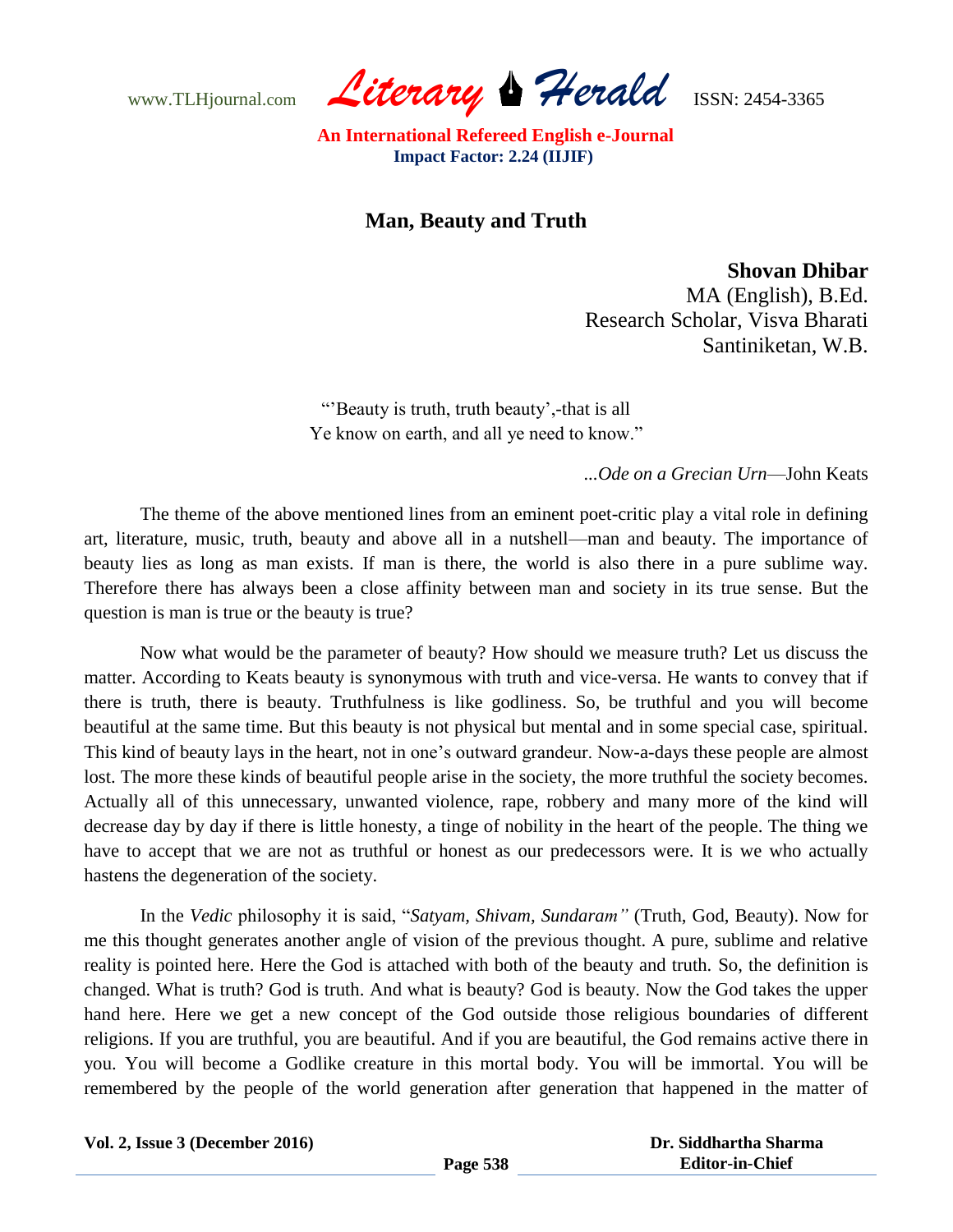www.TLHjournal.com *Literary Herald*ISSN: 2454-3365

 **An International Refereed English e-Journal Impact Factor: 2.24 (IIJIF)**

Buddha, Christ, Muhammad, Chaitanya, Ramakrishna, Vivekananda, Rabindranath, Socrates, Plato and so on. All of them are eminent people and are remembered still now. Why???...The answer is, for their lives, works and speeches. They are truthful and they have inner beauty which makes them godlike in this world. And for that reason only they are remembered. The lesson here is that if we want to be remembered we should be truthful. Then automatically our mind will be beautiful and by the same formula we will be remembered.

Chandidas says *"Sunoho Manus Bhai…/Sobar upor Manus Sotta, Tahar upore Nai"* (Man is the ultimate truth and there is nobody except man). What Chandidas wants to say is that man is the greatest creation by the God. He is born in this beautiful earth and evolves with the time resulting in being the dictator of the world. But somehow he gradually forgets he own self that his is the epitome of the ultimate truth named "God". "*Aham Brahamasmi"* i.e. "I am the Brahama" is mere a phrase and totally insignificant to them. But, we have to remember that we have enormous capacity in us to do everything as we are carrying God within us; we may reach the level of Godhood by our works.

Mansur Al-Hallaj of ancient Baghdad (Capital city of Iraq) once reached at a certain blissful state of spiritual reality. He no longer felt his own existence and exclaimed, *"Ana al-Haqq"* (I am the Truth) and *"maa fil jubba ill-Allah"* (there is nothing in this cloak except Allah). He was totally drunk in the love of the God and this was a pleasure and happiness that he could not control. Here again the flashlight is upon man. Without man nothing happens; no discovery will be made; no epiphany will arise. So, we should treat a man as man only. There should not be any distinction such as Indian man, Pakistani man, American man, Hindu man, Muslim man, Christian man, Buddhist man in one level and in the other phase, male man, female man, general man, scheduled caste man, scheduled tribe man, other backward class man, physical handicapped man, political man, Trinamul man, Congress man, BJP man and many more. These are social identity. Man is simply is a man and nothing else. He should be judged by his works, not by his social identity. Look into the truth he has. Look into the beauty he stores in his heart.

In his earlier age Rabindranath starts a poem with, *"Marono re, /Tunhun mamo Shyama soman"* (Oh, Death! /You are my God). This purifies my discussion and concludes the overall matter here. We find a new definition of the God. Who is the God? Death is the God. Just think of it!!! We have been brought into this beautiful world; we live here for a little span of time and then ultimately die one day. That is the truth; here lies the beauty. We all have to die one day. So, why all these quarrel? Why all these divisions among people regarding nationality, religion, caste and politics? What remains there being arrogant and proud? Let's make a beautiful world full of eminent people, full of truth and prosperity. Let's open up our mind. Let's begin a new journey towards a peaceful society where actually real beauty lies and truth oozes out.

|  |  | Vol. 2, Issue 3 (December 2016) |  |
|--|--|---------------------------------|--|
|  |  |                                 |  |